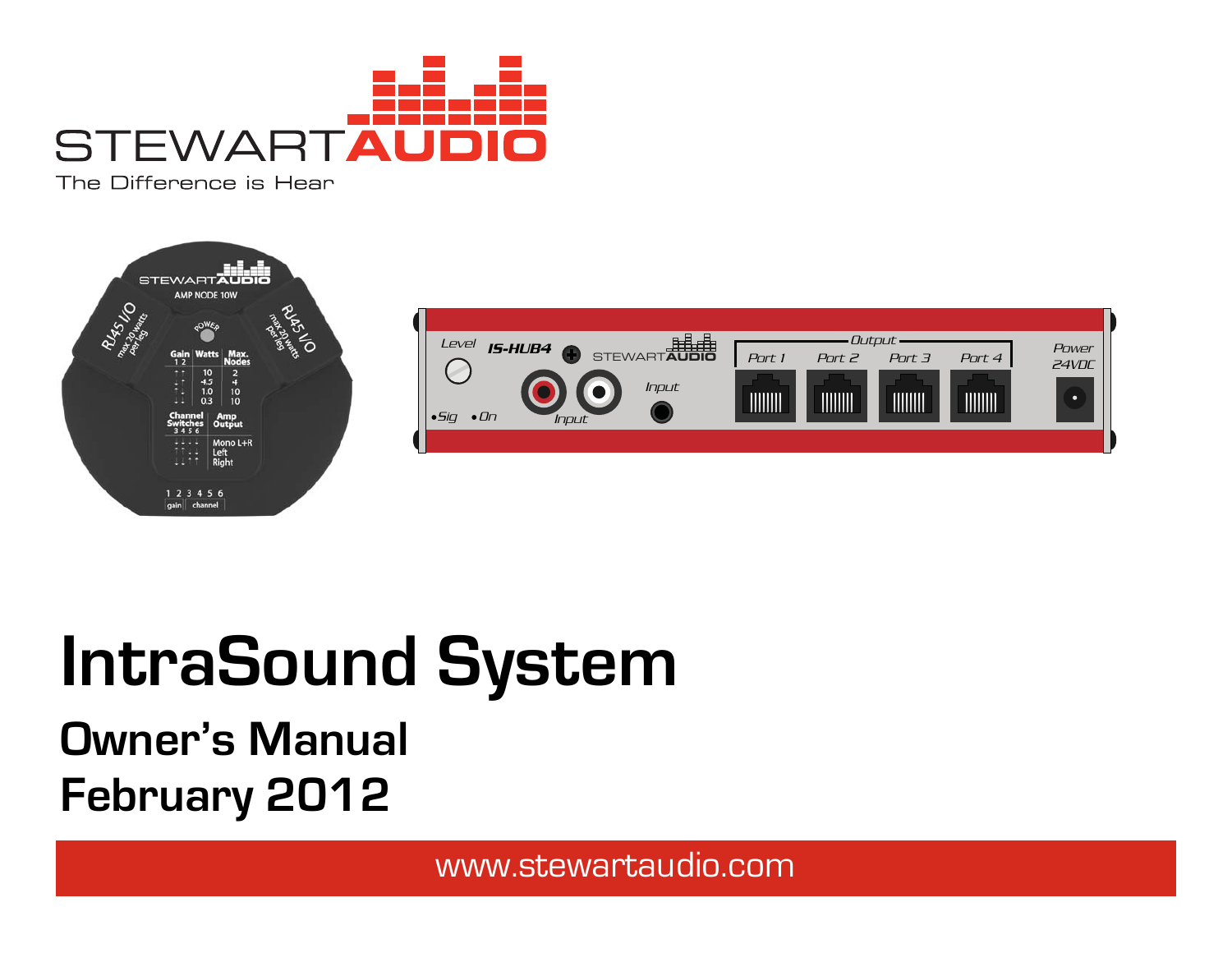## **Important Safety Instructions**

Before using your Stewart Audio Inc. Power Amplifier, please read this **Owner's Manual** carefully to ensure optimum trouble-free performance.

#### **WARNING: TO REDUCE THE RISK OF ELECTRICAL SHOCK, DO NOT EX-POSE THIS AMPLIFIER TO RAIN OR MOISTURE. DANGEROUS HIGH VOLTAGES ARE PRESENT INSIDE THE ENCLOSURE. DO NOT OPEN THE CABINET. REFER SERVICING TO QUALIFIED PERSONNEL ONLY.**



**CAUTION: TO REDUCE THE RISK OF ELECTRIC SHOCK, DO NOT REMOVE COVER (OR BACK). NO USER-SERVICEABLE PARTS INSIDE. REFER SERVICING TO QUALIFIED SERVICE PERSONNEL.**



The lighting bolt within arrowhead symbol, within an equilateral triangle, is intended to alert the user to the presence of un-insulated "dangerous voltage" within the product's enclosure that may be of sufficient magnitude to constitute a risk of electrical shock to person.



The exclamation point within an equilateral triangle, is intended to alert the user to the presence of important operating and maintenance (servicing) instruction in the literature accompanying the appliance.

- 1. Read these instructions. All of the safety and operating procedures should be read before the amplifier is installed or operated.
- 2. Keep these instructions. Retain these documents for future reference.
- 3. Heed all warnings. All warnings on the amplifier and in these operating instructions should be adhered to.
- 4. Follow all instructions
- 5. Do not use this apparatus near water. For example, near a bathtub, in a wet basement, near a swimming pool, etc. This amplifier is intended to be operated in a controlled indoor environment.
- 6. Clean only with dry cloth. Do not use solvents or abrasive cleaners. Never pour any liquid on the amplifier.
- 7. Installation should be performed by a trained and licensed professional to insure safe and lasting operation.
- 8. Do not install near any heat sources such as radiators, heat registers, stoves, or other apparatus (including amplifiers) that produce heat.
- 9. Protect the power cord from being walked on or pinched particularly at plugs, convenience receptacles, and the point where they exit from the apparatus.
- 10. Unplug this apparatus during lightning storms or when unused for long periods of time.
- 11. Only use attachments/accessories specified by the manufacturer.
- 12. Refer all servicing to qualified service personnel. Servicing is required when the apparatus has been damaged in any way, such as power-supply cord or plug is damaged, liquid has been spilled or objects have fallen into the apparatus, the apparatus has been exposed to rain or moisture, does not operate normally, or has been dropped.
- 13. The 24 Volt DC power supply that is supplied with the IntraSound System may be connected to 120 to 240 VAC, 50-60 Hertz. Do not defeat the ground polarization of the power plug.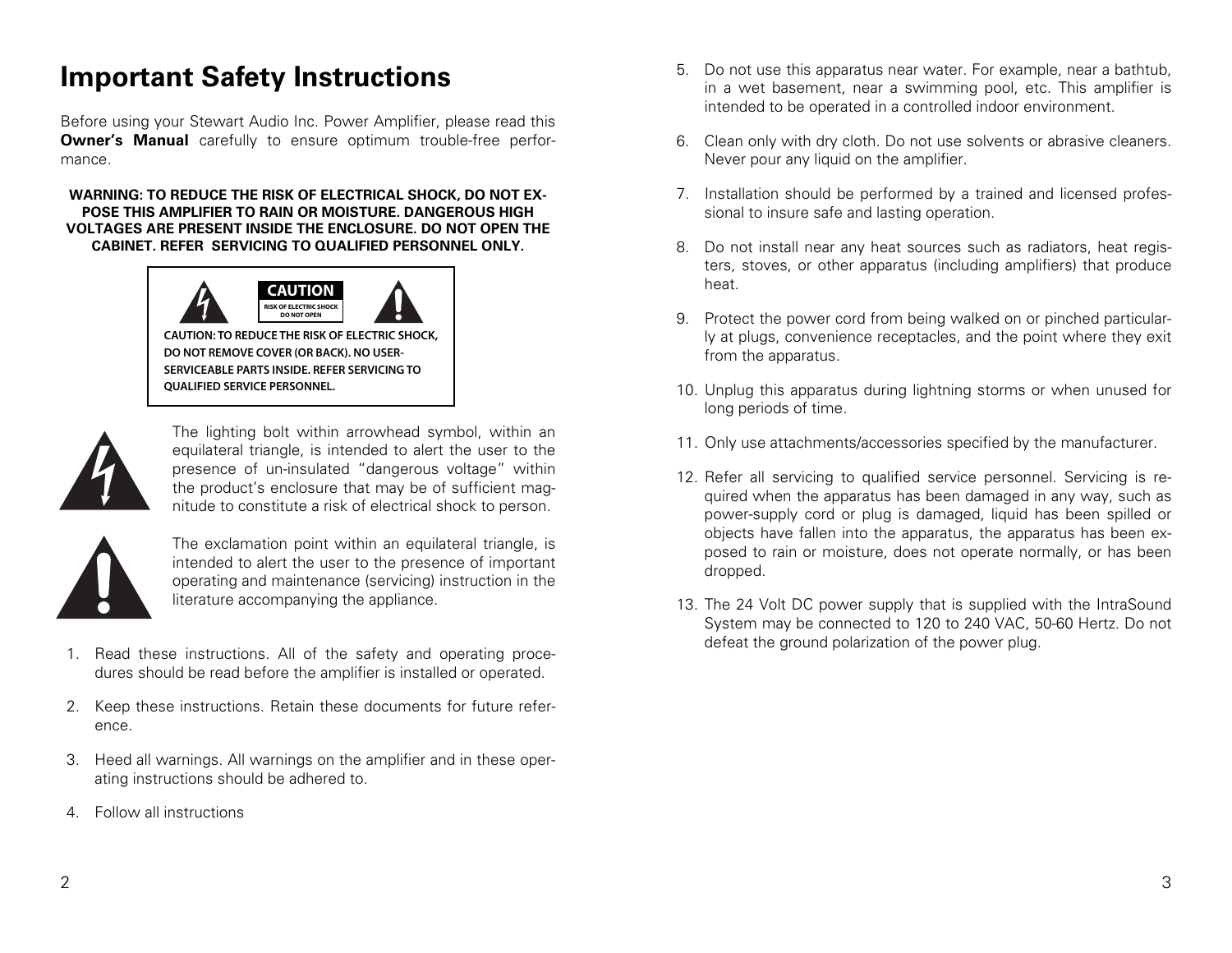## **Table of Contents**

| 2 System Overview manufactured and System Overview manufactured and S                                                                                                                                                          |
|--------------------------------------------------------------------------------------------------------------------------------------------------------------------------------------------------------------------------------|
| 3 System Installation manufactured and 8                                                                                                                                                                                       |
| 4 Operation 222 224 224 234 24 25 26 27 28 28:30 29:31 29:32 29:33 29:34 29:35 29:35 29:35 29:35 29:35 29:35 29:35 29:35 29:35 29:35 29:35 29:35 29:35 29:35 29:35 29:35 29:35 29:35 29:35 29:35 29:35 29:35 29:35 29:35 29:35 |
|                                                                                                                                                                                                                                |
| 6 Technical Specifications <b>Manufacture 15</b>                                                                                                                                                                               |
| 7 Warranty Statement manufactured and 16                                                                                                                                                                                       |
| 8 Accessories <b>Material Contract Contract 2</b> 16                                                                                                                                                                           |

## **1 Welcome**



Congratulations on the purchase of your new Stewart Audio IntraSound System. If after reading this manual you should have any questions concerning amplifier installation and operation, please contact your Authorized Stewart Dealer, or you may contact us directly using the contact information provided on the back of this manual.

## **1.1 Features**

Your Stewart Audio IntraSound System is the result of years of experience in the design and manufacture of quality amplifiers. As such it provides a combination of performance and operational benefits that simply cannot be found in conventional amplifiers.

- Distributes audio and power over Cat5 cables
- Compact hub and subcompact nodes
- Nodes have selectable wattage and channels
- **•** Efficient Class D microamplifier inside every node
- Clean full–range dynamic power
- Signal Sense Technology for Energy Star Compliance
- Easy to install distributed audio solution
- External inline power supply

## **1.2 Using this Manual**

In order to obtain maximum performance from your IntraSound System, please take time to read this brief owner's manual and carefully follow the guidelines for connection and operation.

This manual provides you with the information necessary to safely install and operate your new IntraSound System in the most common scenarios. If you find yourself requiring additional assistance, please feel free to contact your Authorized Dealer, or you may contact us directly using the information provided on the back of this manual.

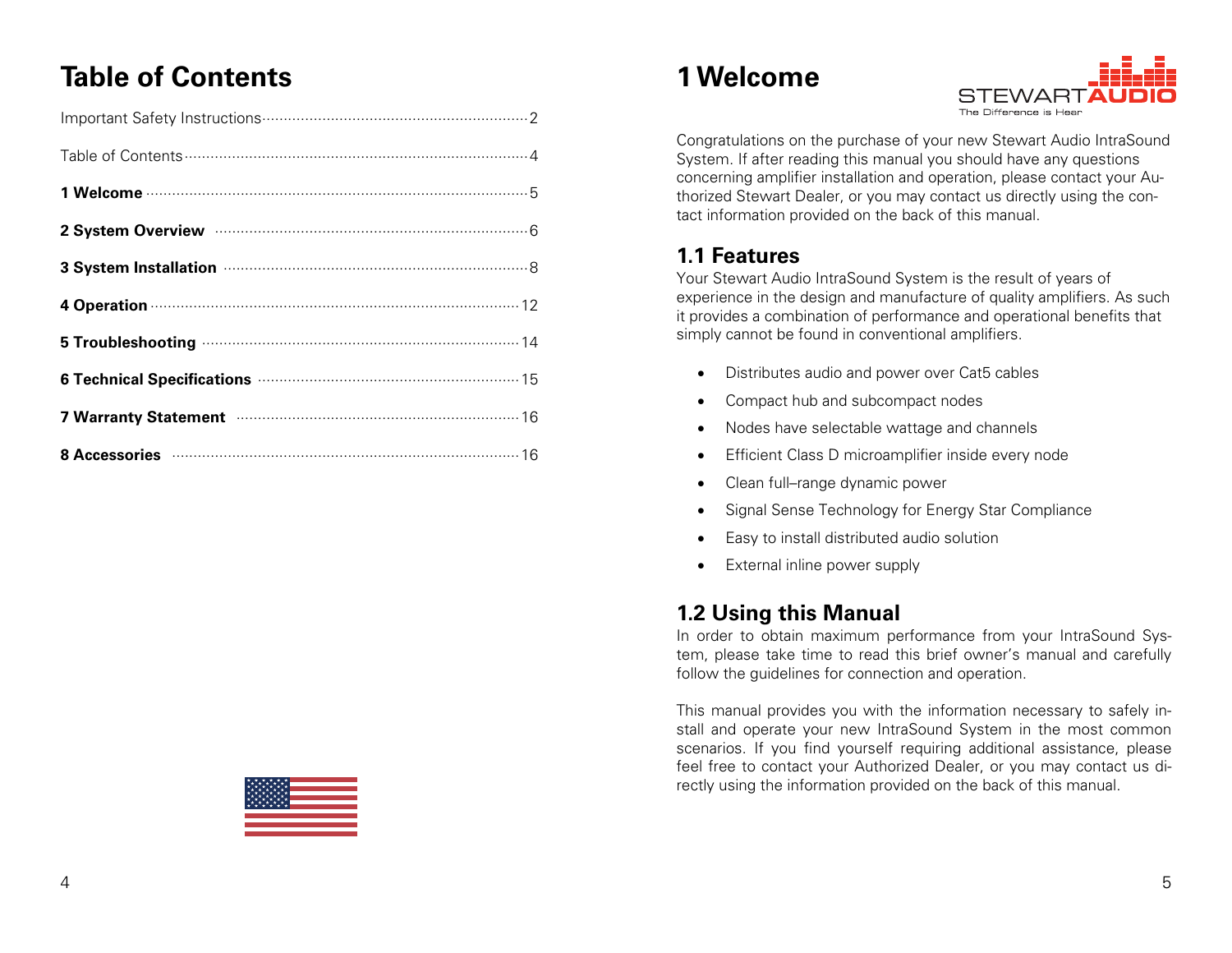## **2 System Overview**

The IntraSound System by Stewart Audio consists of two key components: the IS-HUB4 and the IS-AmpNode-10. Other components such as Cat5 cable and speakers play a role in the system but will not be the focus of this manual.

## **2.1 System Components & Dimensions**





## **2.2 Example System Setup**

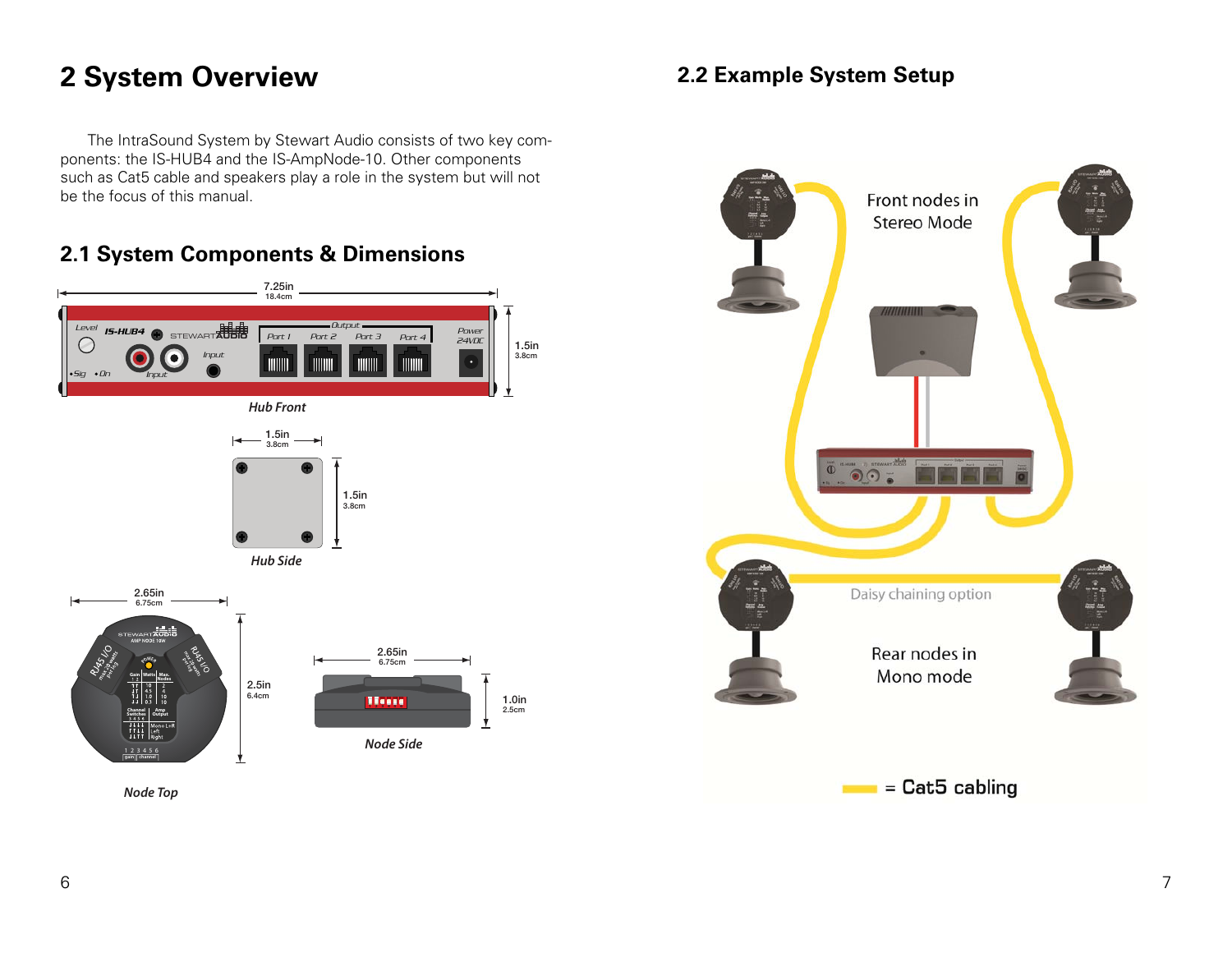## **3 System Installation**



**CAUTION: Before installing your system, make sure that you have read the Important Safety Precautions at the beginning of this manual.** 

## **3.1. Hub Installation**

Stewart Audio recommends that the unit is secured in some fashion to prevent movement of the unit if one of the cables is pulled during installation of an amplifier node.

#### **3.1.1 Input Connections**

The IS-HUB4 accepts an unbalanced stereo input using either RCA or 3.5mm plugs. The standard wiring is shown below.



#### **3.1.2 Output Connections**

The IS-HUB4 utilizes standard Cat-5 (or Cat-5e) cable to send both signal and power to the nodes connected to its ports. Regular Cat-5 patch cables may be used, purchased in standard lengths or cut and crimped for the installation. If making your own cables, standard A or B patch cable wiring can be used or straight through connections between pin 1-8 to pin 1-8 on either end. **Crossover cables or wiring cannot be used.** 

Each port is capable of outputting a maximum of 20 total watts of power to the nodes daisy chained on that port.



**CAUTION: Do not connect the Hub or Amp Nodes to any other devices (such as a network router or switch). They are not internet capable and will damage other devices.** 

The total power output of the IS-HUB4 is limited by the power rating of the power supply which was purchased with the system and cannot exceed 80 Watts.

Each IS-Hub4 port is capable of outputting a maximum of 20 watts of speaker power. This 20 watts is available for the IS-AmpNode-10/ speakers daisy chained to the port.

If you would like to upgrade the chosen power supply, please contact your local sales rep for details.

## **3.2 Node Installation**

The IS-AmpNode-10 contains a single channel micro amplifier capable of delivering up to 10 watts of power to a single speaker.

If you have purchased the IS-SP4 speakers as a part of your IntraSound system, the amplifier can be secured into the top of the speaker. To secure the amplifier node, place the node on top of the speaker inserting the screws on the top of the speaker into the notches on the rear of the amplifier. Twist the node clockwise and it will lock into place.

To secure the amplifier node to another type of speaker, Stewart Audio recommends industrial strength Velcro for easily installation.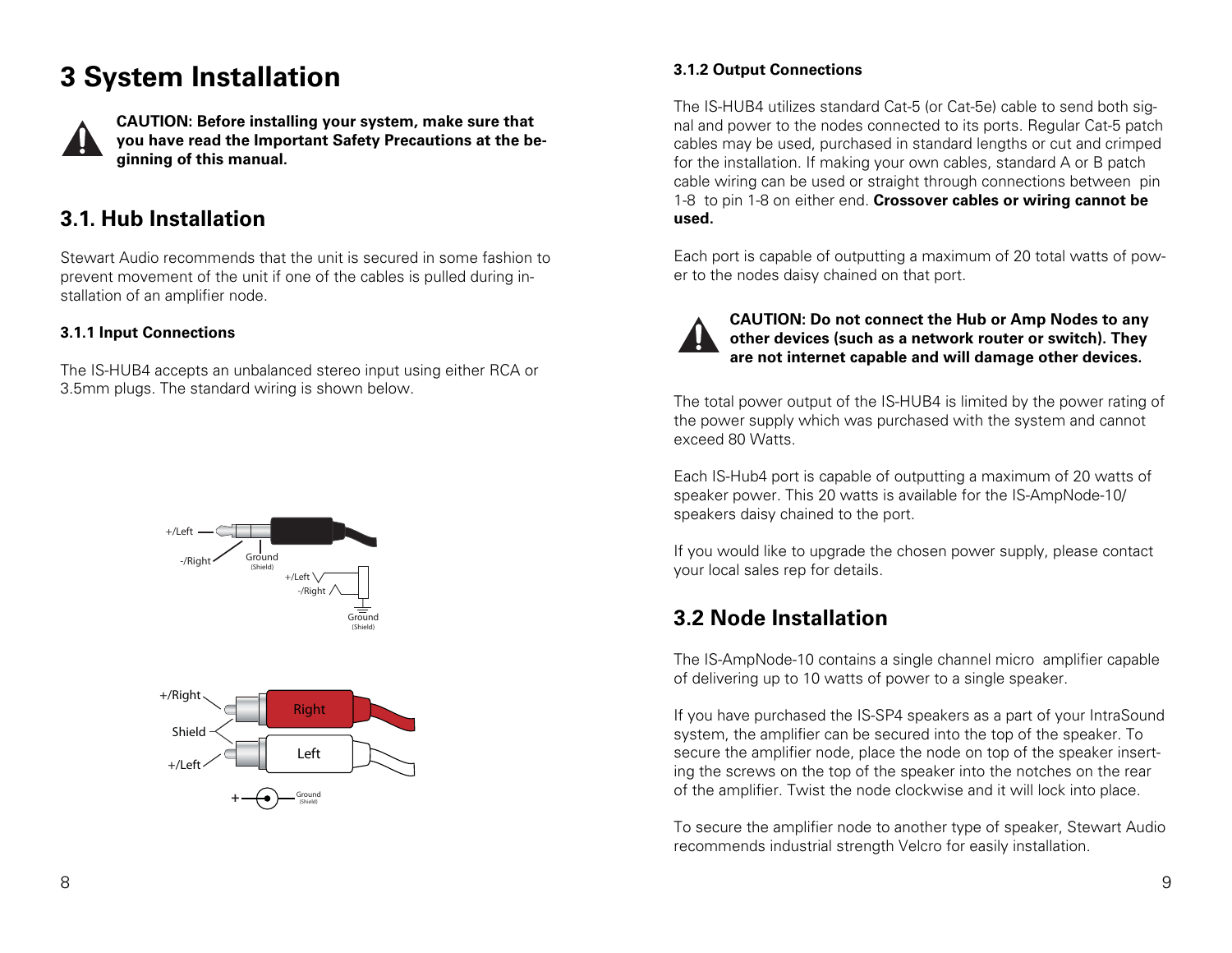#### **3.2.1 Node Input Connections**

The IntraSound system utilizies Cat5 to send power as well as a stereo signal to each node on the line. For the initial connection between the IS-HUB4 and an IS-AmpNode-10, a Cat5 cable should connect any port on the hub with either the left or right port of the node. The remaining port of the node can be used to daisy chain it to another node



**Caution: Do not connect the final node in a line back to the IS-HUB4. Doing so may damage the hub.** 

#### **3.2.2 Amplifier Node Configuration**

The Amp nodes are configured on a node-per-node basis using the DIP switches located on the front of the node. This can be done with a small screwdriver or other tool that will fit into the recessed switches. The configuration options are found printed on the top of the amplifier or below



In this example, the node is set to 10W and Mono  $L+R$ 

#### **Gain Configuration**

The gain level on the micro amplifier nodes is adjustable from 0.3W to 10W using the DIP switches on the front of the unit. Using the table printed on the top of the node or provided for you on the left, adjust the first 2 DIP switches to the desired setting.



**Note: Each port from the hub is capable of supplying 20W each. This means that the higher the gain setting, the fewer units you can daisy chain. Refer to the table below.** 

| <b>Selected Wattage</b> | # of Units/Port |
|-------------------------|-----------------|
| 10W                     | 2               |
| 4.5W                    | 4               |
| 1.0W                    | $15*$           |
| 0.3W                    | $50*$           |

\*Number reduced to account for power loss over cable

#### **Channel Configuration**

When the signal is sent down the Cat5 cable from the hub to the nodes, both the left and right channels are sent. This means that each amplifier node can be configured to output the left channel, right channel, or a mono summation. The last 4 switches of the DIP switch are for selecting the channel.

Refer to the image in section 3.2.2 or the silkscreen of the amplifier node for switch configurations.



**Note: Each port from the hub is capable of supplying 20W each. This means that the higher the gain setting, the fewer units you can daisy chain. Refer to the table below.**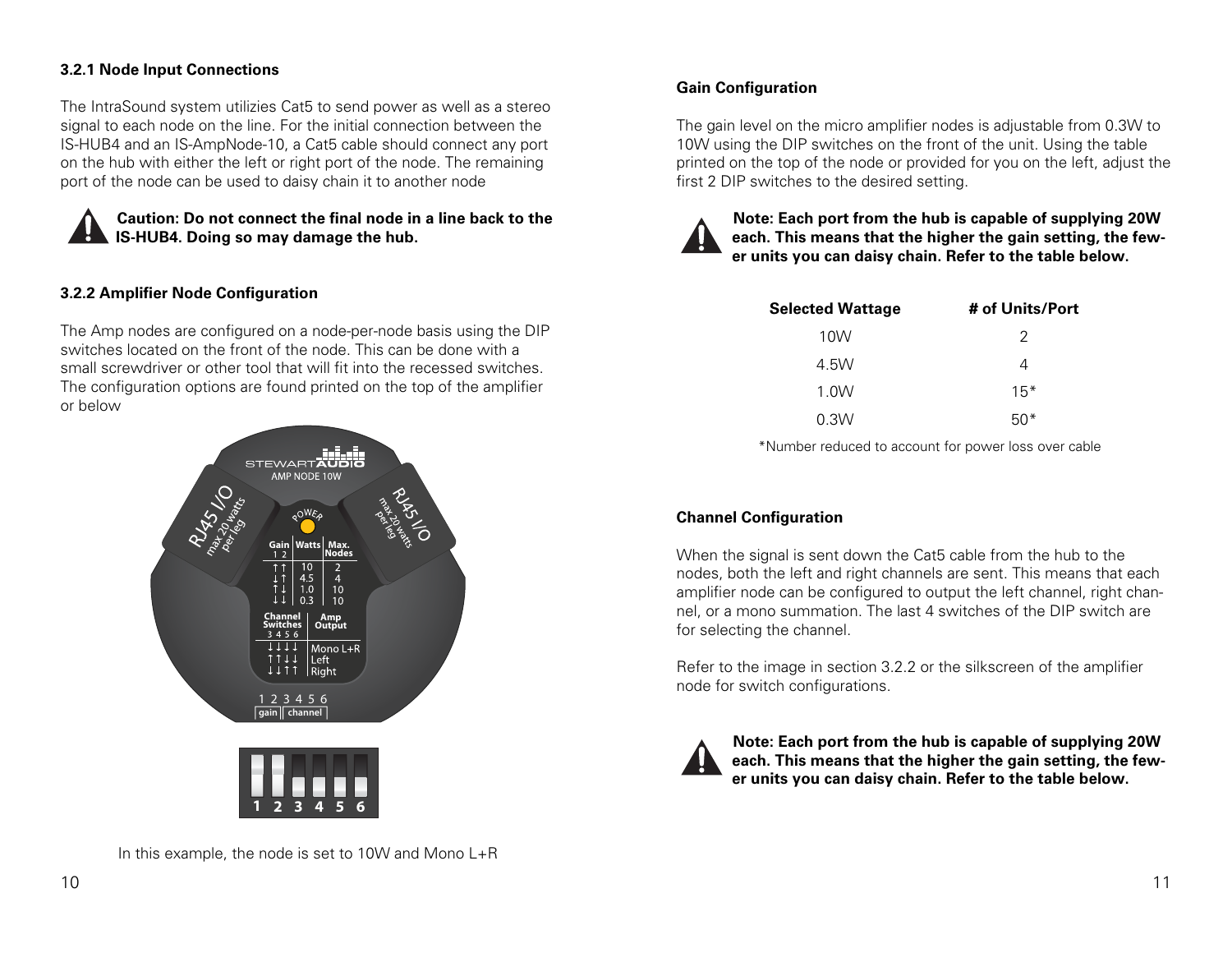## **4 Operation**

## **4.1 Operating Precautions**

- 1. Before use, your amplifier must be configured for proper operation, including input and output wiring hookup. Improper wiring can result in damage to equipment or potentially harm to the operator. Consult **section 3** for setup instructions.
- 2. Tampering with the circuitry, or making unauthorized changes is not only dangerous but may also violate local regulations.
- 3. Use care when making connections between the amplifier and the input or output equipment. Using equipment that is not capable of handling the output wattage may lead to permanent damage.



**NOTE: Stewart Audio will not be held responsible for damage to your IntraSound System or connected equipment if the instructions in this manual are not followed.**

## **4.2 Indicators and Controls**

#### **4.2.1 Indicators and Controls on IS-HUB4**

The IS-HUB4 accepts all inputs and power and sends it down Cat5 cable to the amplifier nodes. All power and system volume can be controlled on the IS-HUB4.

Two LED indicators on the left-hand side of the IS-HUB4 will illuminate when power is supplied (Power LED - blue) and when signal is detected on either input (Sig LED - green). If the nodes are not outputting any audio, first check to make sure that both of these LEDs are illuminated.

#### **Note - When the IS-HUB4 goes into sleep mode due to no signal, the LED will turn OFF. To turn the IS-HUB4 back on, make sure that signal is being sent to the IS-HUB4.**

The system volume can be set using the recessed knob on the lefthand side of the unit. To turn this, insert a small screwdriver into the slot and turn clockwise to turn the volume up.

#### **4.2.2 Indicators and Controls on IS-AmpNode-10**

The IS-AmpNode-10 has an amber LED on the top of the node which will illuminate when power is supplied to the node from the hub.

#### **Note - When the IS-HUB4 is in sleep mode, the amber LED indicators on the top of the amplifier nodes will turn off.**

To control the wattage of the amplifier, refer to **section 3.2.2.**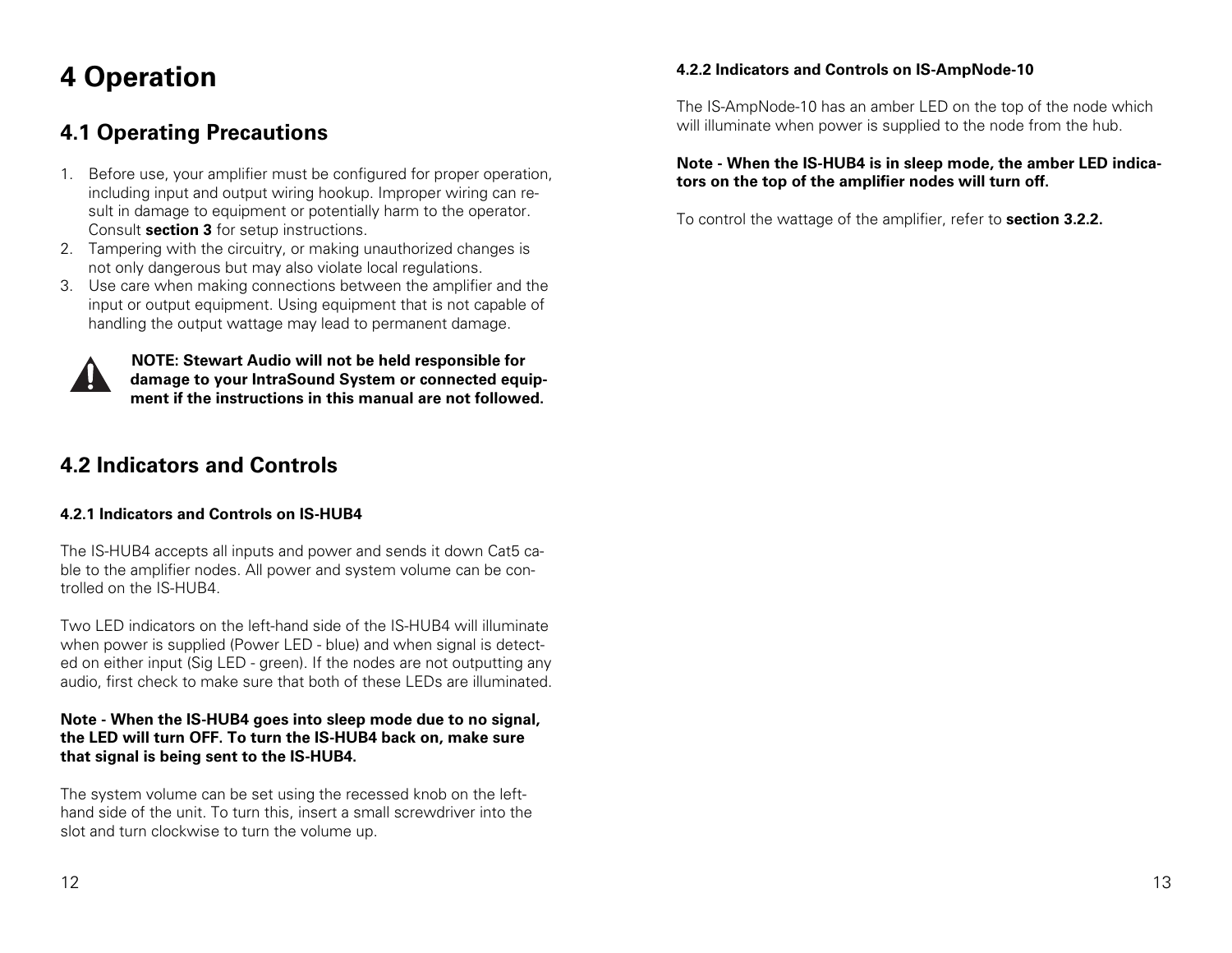## **5 Troubleshooting**

#### **Problem: Hub's Power indicator does not turn on.**

**Procedure:** Check that the hub is plugged into a live outlet. After you have ensured that it is not a power issue, check that you have a hot signal going into the inputs. If a signal is not detected, the hub will go into a sleep mode after 5 minutes to comply with Energy Star.

#### **Problem**: **Amplifier Node's power indicator does not turn on.**

**Procedure:** First check to make sure that the power indicator is lit on the hub, if not then see the corresponding Troubleshooting entry. If this does not resolve the issue, then double-check the Cat5 cable going from the hub to the amplifier node. Replace this cable if possible. If this is not the issue, then ensure that you are not stringing too many nodes on a line. Refer to **section 3.2.2** for more information on this.

#### **Problem: Amplifier Node is outputting no audio.**

**Procedure:** First check that the signal indicator on the hub is lit and the volume control is at a reasonable level on the hub. Next, to rule out a cabling issue, check that the power indicator is lit on the amplifier node. If this does not resolve the issue then refer to **section 3.2.2** to ensure that the DIP switches are correctly configured on the node. If all of the channel selection switches are in the "up" position, then this is most likely the issue. Refer to **section 3.2.2**for the proper settings.

#### **Problem: Amplifier Node is outputting weak audio**

**Procedure:** First check the Level knob on the hub to make sure it is at a reasonable level. Next, check the DIP switches on the front of the amplifier node to see what the gain is set at. If both switches are in the "up" position and you still have a weak output, check to make sure that you are not stringing too many nodes on a line. Refer to **section 3.2.2** for more information on this.

## **6 Technical Specifications**

| <b>Maximum Output 20Hz - 20kHz</b>  |                                                        |
|-------------------------------------|--------------------------------------------------------|
| Output per node                     | 10W@80                                                 |
| Hub's Total Output                  | Wattage of power supply                                |
| Frequency Response (+0, -3 dB)      | 20Hz-20kHz                                             |
| THD+N                               | $<$ 0.1% at 1W                                         |
| <b>Signal to noise ratio</b>        | >100dB                                                 |
| <b>Standard Voltage Gain</b>        | Adjustable 20-36dB                                     |
| <b>Input Impedance (Unbalanced)</b> | 9-60kΩ (Depending on gain)                             |
| Sleep, Idle (No Nodes)              | 0.005/0.016A                                           |
| <b>Class</b>                        | D                                                      |
| <b>Input Connectors</b>             | 3.5mm Stereo, Dual RCA                                 |
| <b>Output Connectors</b>            | RJ-45 (Hub), Bare wire (Node)                          |
| <b>Power Supply</b>                 | External In-Line 24VDC                                 |
| Cooling                             | Convection-Cooling                                     |
| <b>Controls</b>                     | Master Volume (Hub), Gain<br>and Channel Select (Node) |
| <b>LED Indicators</b>               | Power & Signal Present                                 |
| <b>Construction</b>                 | Aluminum Chassis (Hub), ABS<br>Plastic (Node)          |
| <b>Dimensions</b>                   |                                                        |
| Height                              | 1.25in (3.2cm)                                         |
| Width                               | 4.35in (11.1cm)                                        |
| Depth                               | 3.2in (8.1cm)                                          |
| Weight                              | 0.37bs (0.16kg)                                        |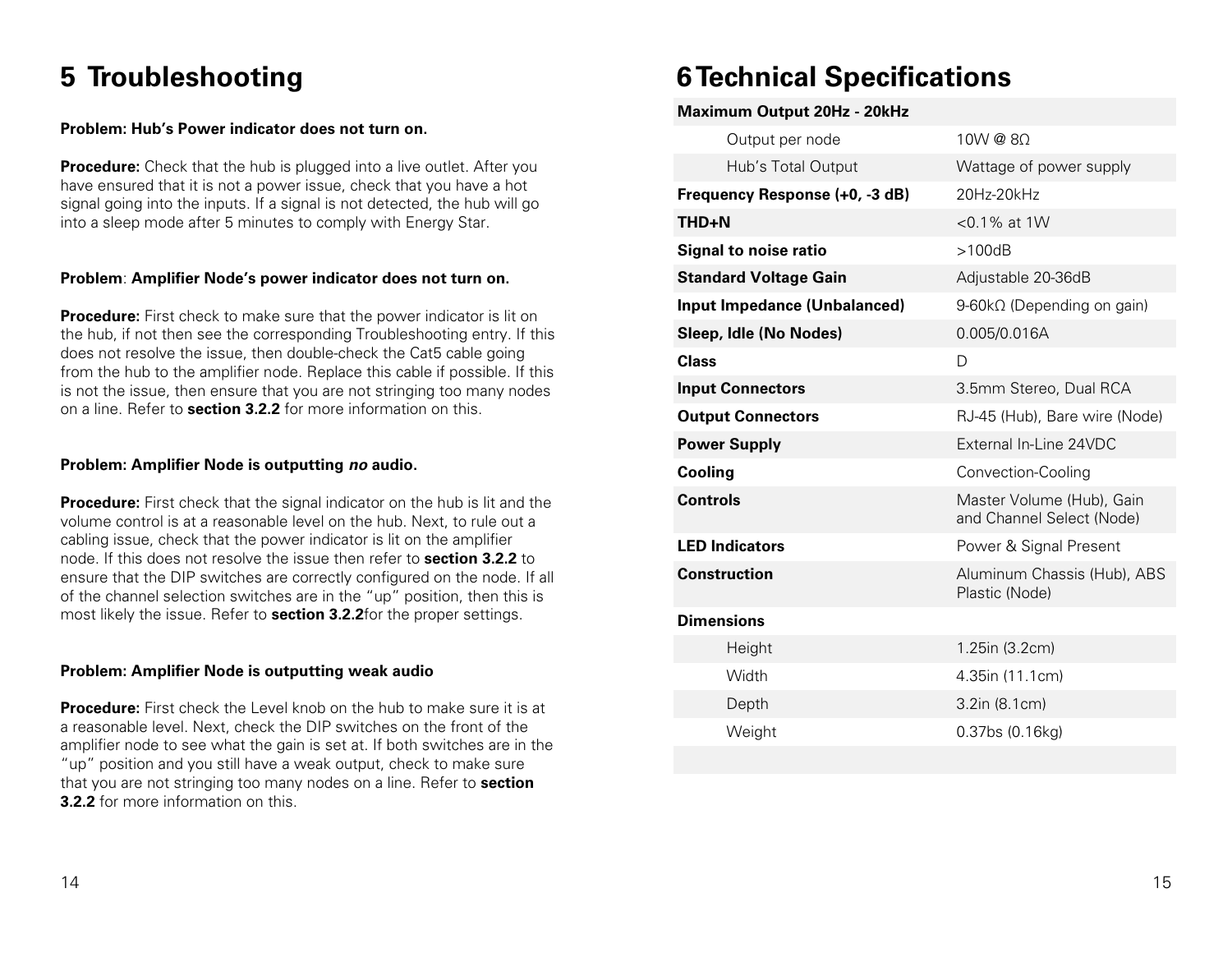## **7 Warranty Information**

## **6.1 Warranty Summary**

All Stewart Audio amplifiers and accessories, unless excluded in this summary, are covered by a 3-year limited warranty on parts and labor from the date of purchase. In order to be eligible for warranty repairs, the amplifiers and accessories must have been purchased through an authorized Stewart Audio dealer and submitted by the original purchaser. This warranty is only valid in the country in which the amplifier was purchased.

#### **7.1.1 Eligibility Requirements.**

Stewart Audio warrants against all malfunctions which come as a result of component or manufacturer defect. The amplifier is also covered from all failures which arise during the warranty period (3 years from date of purchase) that are not a result of misuse. The following actions will void your warranty:

- The power cord or AC plug has been damaged through misuse.
- The amplifier has been exposed to moisture or extreme temperatures.
- The amplifier has been dropped, items have been dropped on the amplifier, or the enclosure has been damaged.
- The amplifier has been opened by the operator.
- The amplifier was improperly packaged when sending to the factory for repair, resulting in damage.
- Any of the precautions or instructions found in this manual were not followed.

Damages resulting to the amplifier which are not covered under this warranty can be factory-repaired at cost to the customer. Use the contact information below to initiate the repair process.

## **7.2 Return Procedure**

This section includes the return procedures which must be followed in order to prevent processing delay or cost to the customer. Please read the entire section before contacting Stewart Audio for returns.

#### **7.2.1 Return Authorization Number**

All returns to the factory for service must be accompanied by a Return Authorization (RA) number. One can be obtained by contacting Stewart Audio at (209) 588-8111 or via e-mail at support@stewartaudio.com.

**NOTE: Any defective products received without an RA number will be returned to sender at their expense.** 

If Stewart Audio is unable to contact the sender in 14 days, the merchandise will be considered scrap and may be disposed of.

#### **7.2.2 Shipment Instructions**

If Stewart Audio requests that you ship the defective product back to their service center, please refer to the guide below. To ensure prompt warranty service, be sure to follow all instructions.

- 1. Return Authorization (RA) is required for product being sent to the factory for service.
- 2. See packing instructions in **section 7.2.3.**
- 3. Ship the defective product using a method which provides for order tracking or order confirmation. The service center is located at the following address:

Stewart Audio 14397 Cuesta Court Suite D1 Sonora, CA 95370

- 4. Use a bold black marker and write the RA number on three sides of the box.
- 5. Record the RMA number for future reference. The RA number can be used to check the repair status.

#### **7.2.3 Packaging Instructions**

Should Stewart Audio request that you ship your product to their service center, these instructions must be followed in order to ensure safe delivery. If they are not followed, Stewart Audio assumes no responsibility for damaged goods and/or accessories that are sent with your unit.